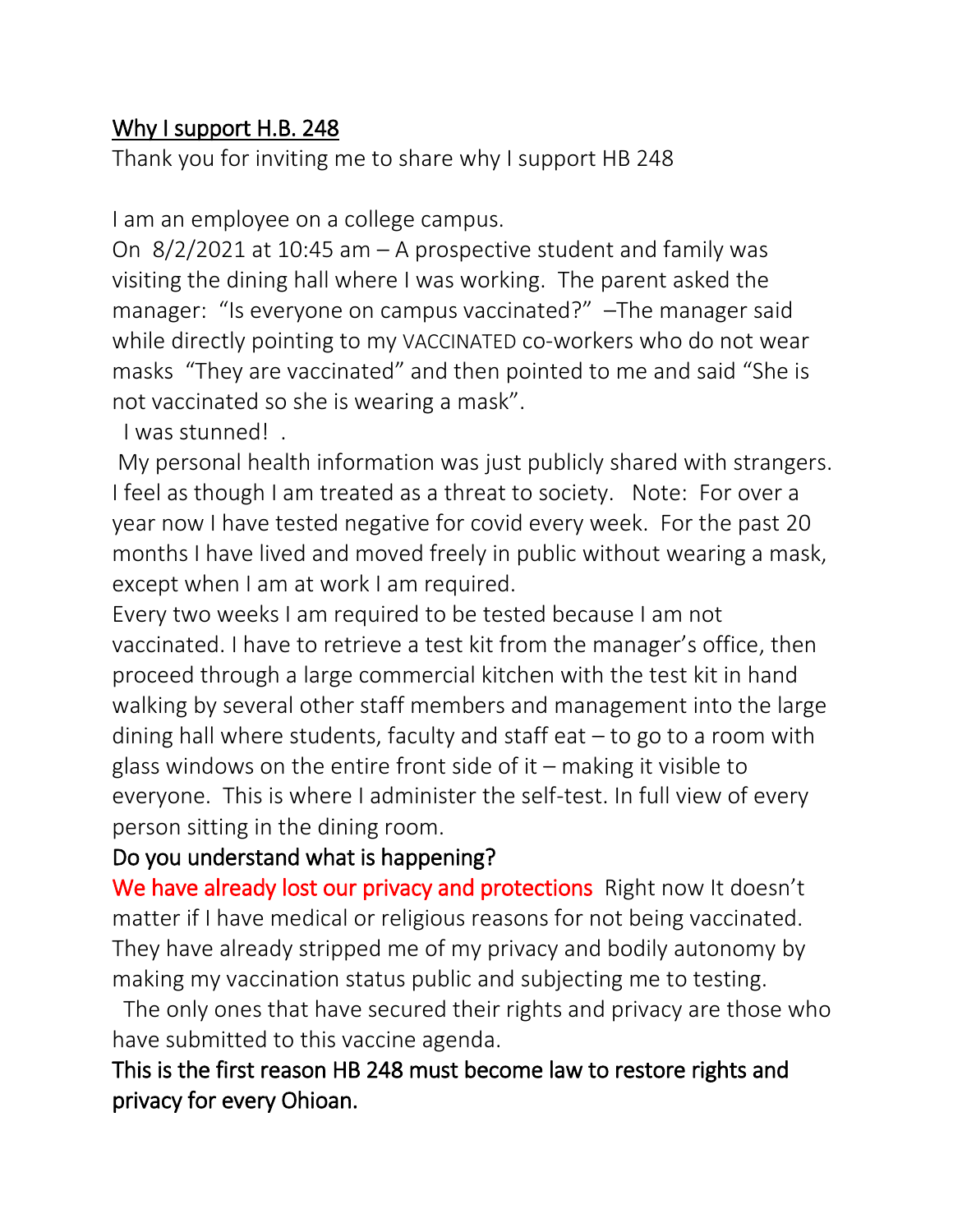In 2016 I experienced SEVERE ADVERSE REACTIONS TO AN ANTIBIOTIC CALLED CIPROFLOXACIN. I have suffered mitochondrial toxicity, cell energy impairments, oxidative stress, muscle atrophy, central nervous system issues, peripheral neuropathy in my feet and tendonitis in my feet and elbows. I was unable to work for six months. For 4 months I was incapacitated.

Its 2021 and I am still suffering from some of these adverse reactions. There were no WARNINGS ON THIS DRUG. For NEARLY 3 DECADES they said it was safe and effective! It took 27 YEARS before the FDA under severe pressure from public outcry gave it a BLACKBOX WARNING stating that this drug should only be used as a LAST RESORT IN A LIFE AND DEATH SITUATION. It took 27 years and millions injured and thousands died.

TAKE A MOMENT NOW AND IMAGINE THE YEAR 2040 -- AFTER OUR GOVERNMENT FORCES THESE VACCINES ON 300 MILLION PEOPLE - *HOW MANY WILL BE INJURED OR DIE BECAUSE OF THESE VACCINES?*

Our governor and President keeps admonishing us that we need to take responsibility and get vaccinated. Well I say – THE GOVERNMENT, DRUG COMPANIES, FDA, Medial Establishment NEED to take RESPONSIBILITY FOR THEIR FAILURES OVER THE PAST 30 YEARS allowing people to die because of their lies, coverups and medical errors. And let the Pharmaceutical companies take responsibility right now for the injuries and deaths that these vaccines are causing right now. But they are exempt! They have no responsibility. Well every American then should be able to be exempt from taking their drugs!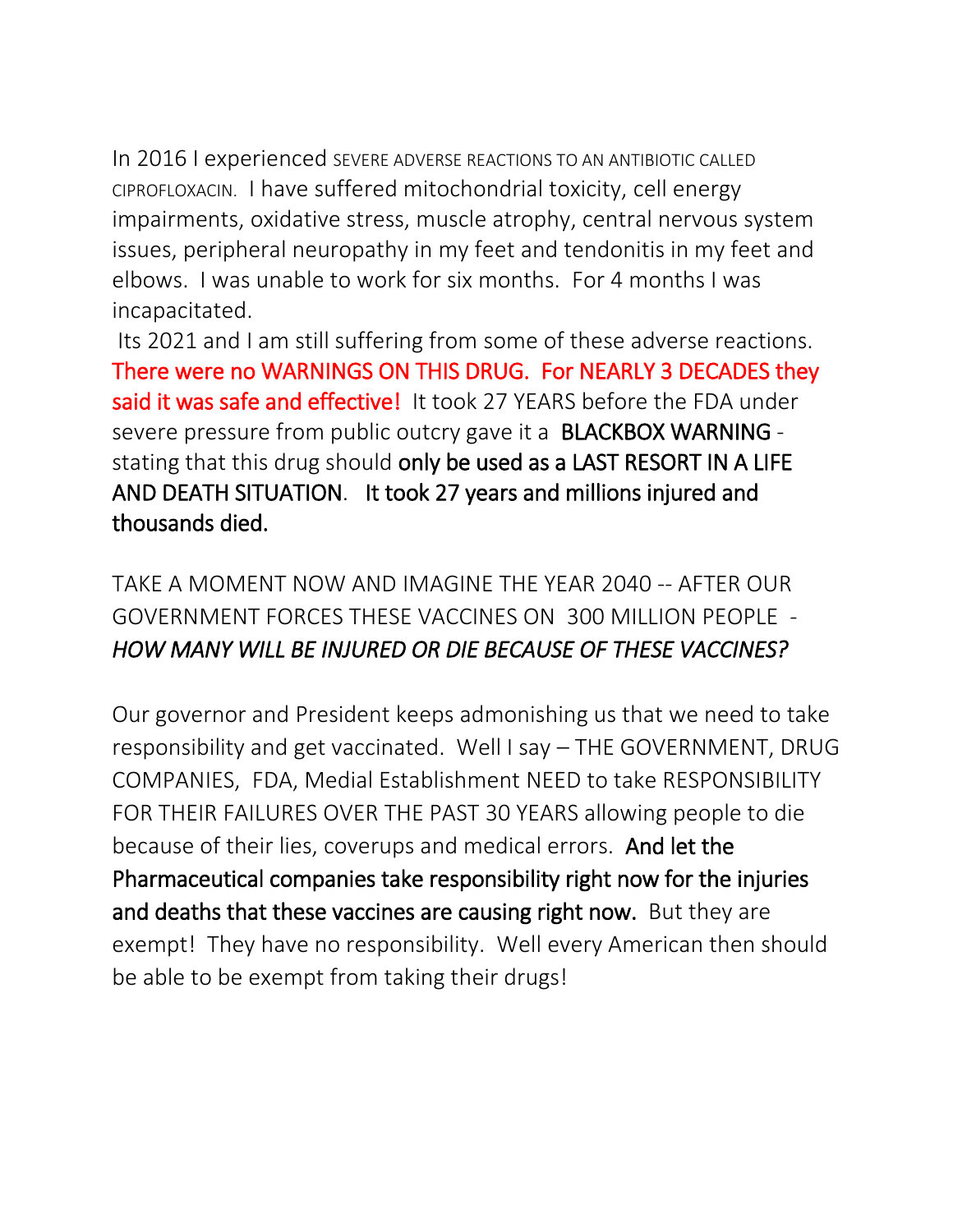Finally, I want to share an even more personal experience than my previous two.

33 years ago at age 19 I became pregnant. I was a college student and I was scared. My doctor said to get an abortion, no other options were discussed. Much like people today are scared of covid and are taking the first advice they are given from doctors. Today with covid – THE GOVERNMENT, HOSPITALS SAY Get a Vaccine.

They make it sound simple –. Get an abortion. The problem will go away. Get a vaccine. The problem will go away The truth is – neither go away! They both create more problems.

Please refer to the chart of the covid vaccine makers and the PBS NEWS HOUR article in my foot notes. BOTH CONFIRM WHAT I HAVE STATED.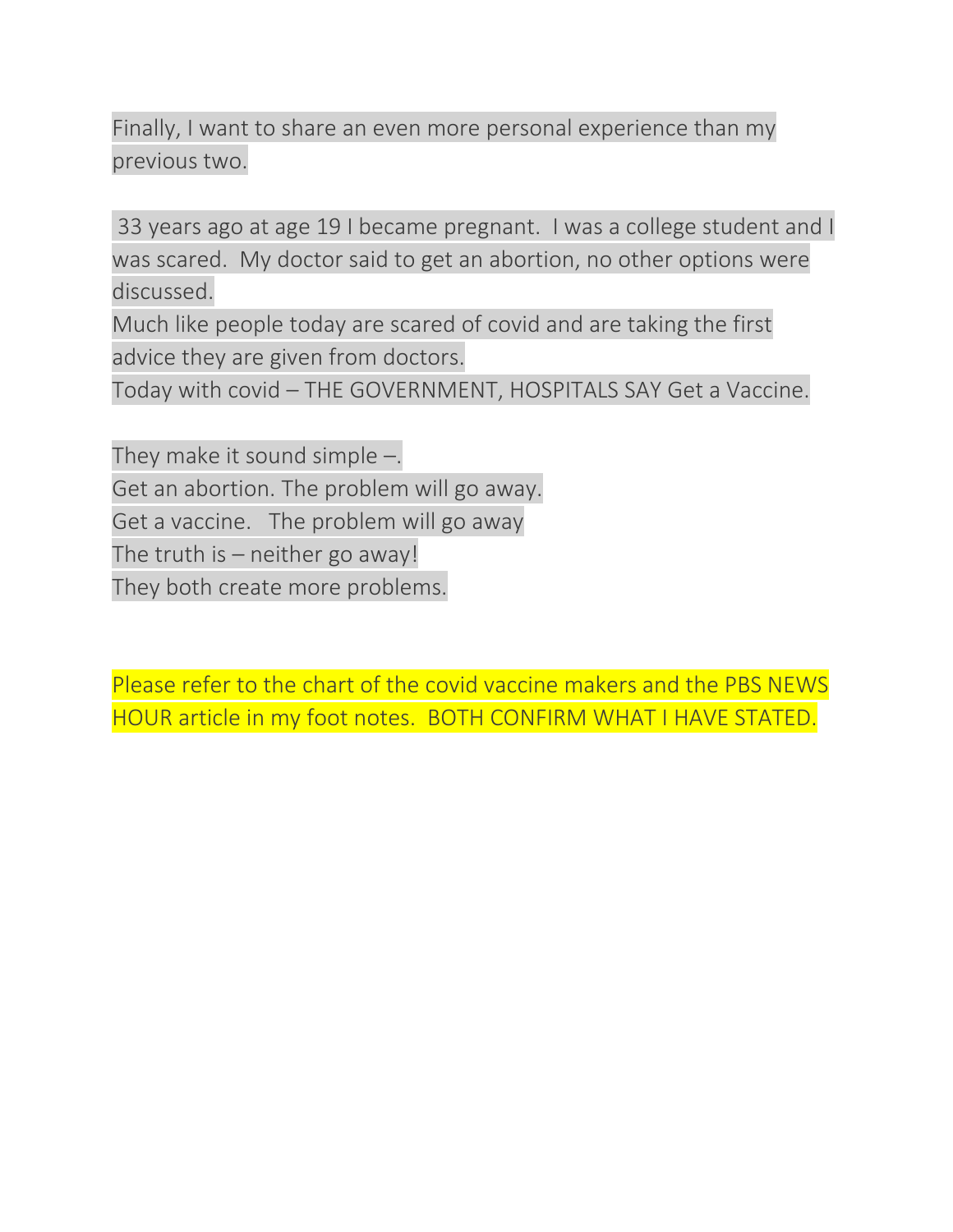in closing, Had I been TRUTH-FULLY INFORMED about CIPRO I would never have chosen to TO TAKE IT! HAD I BEEN TRUTH-FULLY INFORMED ABOUT BABY DEVELOPMENT and given guidance I WOULD NEVER HAVE CHOSEN TO have an abortion

Fragile and frightened people are taken advantage of – being given a set of carefully "CONSTRUCTED facts" that only SERVES THE PURPOSE OF PROVIDERS!

## SCARE TACTICS, and LIES are the undergirding of the abortion movement

## The same is true with the VACCINE MOVEMENT.

Both Federal and State governments, Drug Manufacturers and the Medical Establishment *are lying* about their agenda and nature of these Vaccines just as they always have done in the past with pharmaceutical drugs and abortion

# It is NOT AN EXAGGERATION TO SAY: We are witnessing CRIMES AGAINST HUMANITY.

What you decide on HB 248 will directly affect humanity today and humanity tomorrow; You are determining the fate of generations to come.

Pray for Wisdom. Act Humanely. Vote yes on house bill 248 Thank you for listening.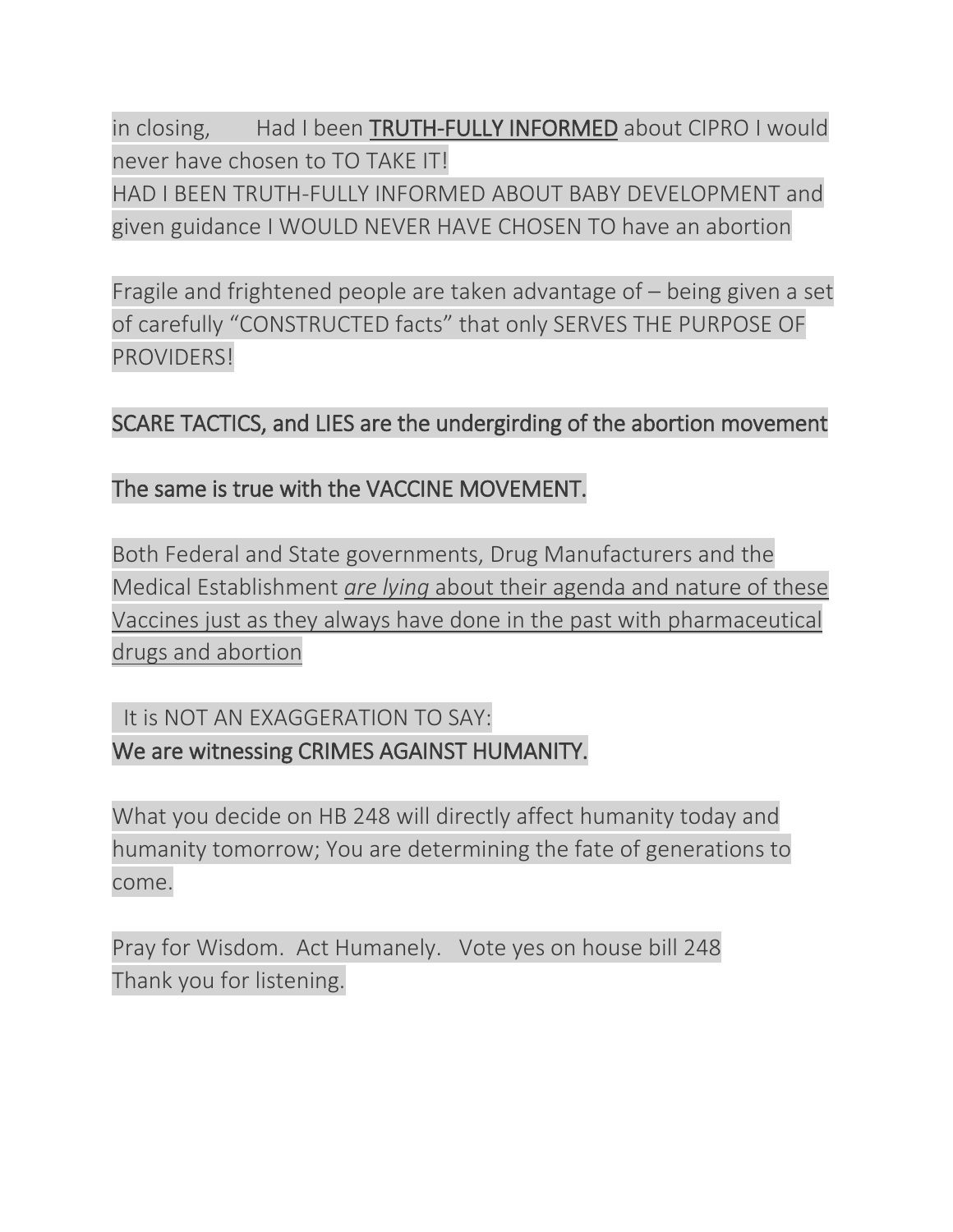

JOHNS HOPKINS MEDICINE

[Study Suggests Medical Errors Now Third Leading Cause of Death in the U.S. -](https://www.hopkinsmedicine.org/news/media/releases/study_suggests_medical_errors_now_third_leading_cause_of_death_in_the_us) 05/03/2016 [\(hopkinsmedicine.org\)](https://www.hopkinsmedicine.org/news/media/releases/study_suggests_medical_errors_now_third_leading_cause_of_death_in_the_us)

#### PBS NEWS HOUR

[Scientists say fetal tissue remains essential for vaccines and developing treatments | PBS](https://www.pbs.org/newshour/health/medical-researchers-say-fetal-tissue-remains-essential)  **NewsHour** 

#### Scientists say fetal tissue remains essential for vaccines and developing treatments [Health](https://www.pbs.org/newshour/health) Aug 11, 2015 11:35 AM EDT

*CIPROFLOXACIN – TOXICITY*

[Participate In Our Research](https://www.golombresearchgroup.org/participateinourresearch#fluoroquinoloneadverseeffevents) — UC San Diego - Golomb Research Group SCROLL DOWN TO SEE ALL RESEARCH on CIPRO AND VIEW VARIOUS TABS AT TOP OF WEBSITE FOR MORE DETAILS. CV — UC San Diego - [Golomb Research Group](https://www.golombresearchgroup.org/pagecv) Curriculum Vitae Meet The Doctor - [Regenerative Medicine LA](https://regenerativemedicinela.com/meet-the-doctor/) DR. MARK GHALILI VIDEO OF NEWS REPORT ON CIPRO INJURY. Search entire website for more details. \*\* This is my doctor that treated me for Cipro Toxicity.

[Update: COVID-19 Vaccine Candidates and Abortion-Derived Cell Lines -](https://lozierinstitute.org/update-covid-19-vaccine-candidates-and-abortion-derived-cell-lines/) [Charlotte Lozier Institute](https://lozierinstitute.org/update-covid-19-vaccine-candidates-and-abortion-derived-cell-lines/)